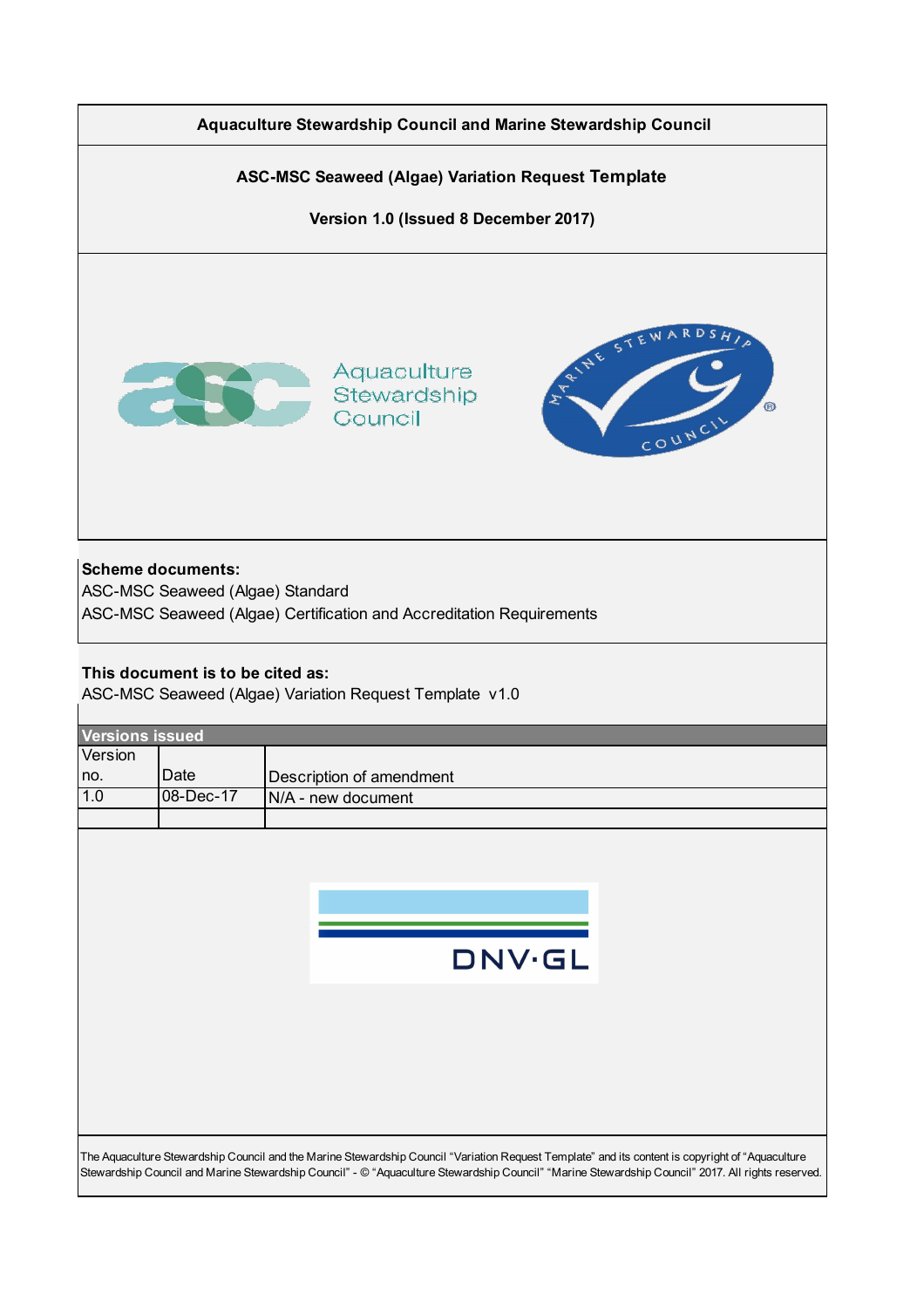## **Variation Request Template**

| Date submitted to ASC-MSC                                                                                                                       |                                                                                                                                                                                                                                                                                                                                                                                                                                                                                                                                                                                                                                                                                                                                                                                                                                                                                                                                                                                                                                                                                                                                                                                                                                                                                                                                                                                                                                                                                                                                                                                                                                                                                                                                                                                                                                                                                                                                                                                                                                                                                                                                                                                                                                                                                                                                                                                                                                                                                                                                                                                                                                                                                                                                                                                                                                                                                                                                                                                                                                                                                                                                                                                                                                                                                                                                                                                                                                                                                                                                                                                                                  |
|-------------------------------------------------------------------------------------------------------------------------------------------------|------------------------------------------------------------------------------------------------------------------------------------------------------------------------------------------------------------------------------------------------------------------------------------------------------------------------------------------------------------------------------------------------------------------------------------------------------------------------------------------------------------------------------------------------------------------------------------------------------------------------------------------------------------------------------------------------------------------------------------------------------------------------------------------------------------------------------------------------------------------------------------------------------------------------------------------------------------------------------------------------------------------------------------------------------------------------------------------------------------------------------------------------------------------------------------------------------------------------------------------------------------------------------------------------------------------------------------------------------------------------------------------------------------------------------------------------------------------------------------------------------------------------------------------------------------------------------------------------------------------------------------------------------------------------------------------------------------------------------------------------------------------------------------------------------------------------------------------------------------------------------------------------------------------------------------------------------------------------------------------------------------------------------------------------------------------------------------------------------------------------------------------------------------------------------------------------------------------------------------------------------------------------------------------------------------------------------------------------------------------------------------------------------------------------------------------------------------------------------------------------------------------------------------------------------------------------------------------------------------------------------------------------------------------------------------------------------------------------------------------------------------------------------------------------------------------------------------------------------------------------------------------------------------------------------------------------------------------------------------------------------------------------------------------------------------------------------------------------------------------------------------------------------------------------------------------------------------------------------------------------------------------------------------------------------------------------------------------------------------------------------------------------------------------------------------------------------------------------------------------------------------------------------------------------------------------------------------------------------------------|
| Name of CAB                                                                                                                                     | DNV GL Business Assurance Norway AS (ASI-ACC-025)                                                                                                                                                                                                                                                                                                                                                                                                                                                                                                                                                                                                                                                                                                                                                                                                                                                                                                                                                                                                                                                                                                                                                                                                                                                                                                                                                                                                                                                                                                                                                                                                                                                                                                                                                                                                                                                                                                                                                                                                                                                                                                                                                                                                                                                                                                                                                                                                                                                                                                                                                                                                                                                                                                                                                                                                                                                                                                                                                                                                                                                                                                                                                                                                                                                                                                                                                                                                                                                                                                                                                                |
| <b>Production unit Name/CoC Certificate</b><br><b>Number</b>                                                                                    | Wando Eco-friendly Seafood Cooperative (WESC):<br>Certification audit is in progress.                                                                                                                                                                                                                                                                                                                                                                                                                                                                                                                                                                                                                                                                                                                                                                                                                                                                                                                                                                                                                                                                                                                                                                                                                                                                                                                                                                                                                                                                                                                                                                                                                                                                                                                                                                                                                                                                                                                                                                                                                                                                                                                                                                                                                                                                                                                                                                                                                                                                                                                                                                                                                                                                                                                                                                                                                                                                                                                                                                                                                                                                                                                                                                                                                                                                                                                                                                                                                                                                                                                            |
| Name of Lead Auditor/Programme<br><b>Manager</b>                                                                                                | Seung Hyun Kwak / Sander Buijs                                                                                                                                                                                                                                                                                                                                                                                                                                                                                                                                                                                                                                                                                                                                                                                                                                                                                                                                                                                                                                                                                                                                                                                                                                                                                                                                                                                                                                                                                                                                                                                                                                                                                                                                                                                                                                                                                                                                                                                                                                                                                                                                                                                                                                                                                                                                                                                                                                                                                                                                                                                                                                                                                                                                                                                                                                                                                                                                                                                                                                                                                                                                                                                                                                                                                                                                                                                                                                                                                                                                                                                   |
| 1. Program requirement/s for which<br>variation is requested                                                                                    | ASC-MSC Seaweed (Algae) Certification and Accreditation Requirements, Version 1.01, 30 April, 2018<br>17.15 Setting the Eligibility Date for under-assessment product<br>17.15.1 During the audit, the CAB shall determine the specific date (Eligibility Date) from which product from the operation is eligible to<br>be sold as ASC-MSC certified or with the MSC and/or ASC labels.<br>17.15.2 The Eligibility Date can be set as either:<br>a. The date of the certification of the UoA as specified on the certificate, or<br>b. The publication date of the PCDR.<br><u>17.15.3 The Eligibility Date shall be set as the date of the UoA certification where a determination has been made that separate</u><br>CoC certification is necessary. The CAB shall:<br>a. Record this Eligibility Date clearly in the audit report.<br>b. Communicate this date to the client and the ASC-MSC within five days of the determination being made.<br>17.15.4 If the Eligibility Date is set before the certification date, the CAB shall inform the applicant of the requirements for under-                                                                                                                                                                                                                                                                                                                                                                                                                                                                                                                                                                                                                                                                                                                                                                                                                                                                                                                                                                                                                                                                                                                                                                                                                                                                                                                                                                                                                                                                                                                                                                                                                                                                                                                                                                                                                                                                                                                                                                                                                                                                                                                                                                                                                                                                                                                                                                                                                                                                                                                     |
| 2. Proposed variation                                                                                                                           | assessment products in clause 5.5 of the Standard.                                                                                                                                                                                                                                                                                                                                                                                                                                                                                                                                                                                                                                                                                                                                                                                                                                                                                                                                                                                                                                                                                                                                                                                                                                                                                                                                                                                                                                                                                                                                                                                                                                                                                                                                                                                                                                                                                                                                                                                                                                                                                                                                                                                                                                                                                                                                                                                                                                                                                                                                                                                                                                                                                                                                                                                                                                                                                                                                                                                                                                                                                                                                                                                                                                                                                                                                                                                                                                                                                                                                                               |
|                                                                                                                                                 | 17.15.2 The Eligibility Date can be set as either:<br>a. The date of the certification of the UoA as specified on the certificate, or<br>b. The publication date of the PCDR, or<br>c. The date of the last day of on-site audit, or<br>d. The date the harvest season begins<br><u>17.15.3 The Eligibility Date shall be set as the date of the UoA certification where a determination has been made that separate</u><br>CoC certification is necessary and the Eligibility Date can be set as the date of the last day of on-site audit for certification if<br>the seaweeds are harvested only once per year. The CAB shall:<br>a. Record this Eligibility Date clearly in the audit report.<br>b. Communicate this date to the client and the ASC-MSC within five days of the determination being made.<br>c. Record the harvest cycle clearly in the audit report.                                                                                                                                                                                                                                                                                                                                                                                                                                                                                                                                                                                                                                                                                                                                                                                                                                                                                                                                                                                                                                                                                                                                                                                                                                                                                                                                                                                                                                                                                                                                                                                                                                                                                                                                                                                                                                                                                                                                                                                                                                                                                                                                                                                                                                                                                                                                                                                                                                                                                                                                                                                                                                                                                                                                        |
| 3. Rationale/Justification                                                                                                                      | The Seaweeds in the audit scope are Hiziki (Hizikia fusiformis) and Kelp (or Sea tangle, Saccharina japonica) under the Bii production<br>unit category. Both are harvested once per year for about 20 days per farm from the end of April to the beginnig of June in case of<br>Hiziki and in the end of May to the beginning of July for Kelp in Republic of Korea (The exact and specific harvest period varies from<br>year to year and farm to farm due to environmental condition but the harvest season in Republic of Korea is generally between April<br>and June and the harvest days of each farm are relavantly short as 20 days during the season). To comply with requirement on site<br>visit time in the ASC-MSC Seaweed CAR, the site visit is arranged in May. All Hiziki and Kelp are harvested in that period and<br>preserved with salt or dried for sales. If the eligibility date is set up only between PCDR and the certificate issued, farmers may wait for<br>the next harvesting season to sell the certified seaweeds, because in general PCDR can be issued without critical conditions 2-3<br>weeks later from the date of site visit at the earliest, then the harvesting may already be over. If critical condition is issued during the<br>on-site audit, then the issuance of PCDR would be delayed until corrective actions taken are accepted.                                                                                                                                                                                                                                                                                                                                                                                                                                                                                                                                                                                                                                                                                                                                                                                                                                                                                                                                                                                                                                                                                                                                                                                                                                                                                                                                                                                                                                                                                                                                                                                                                                                                                                                                                                                                                                                                                                                                                                                                                                                                                                                                                                                                                              |
|                                                                                                                                                 | Traceability in the Unit of Assessment<br>Wando Eco-friendly Seafood Cooperative (WESC) farmers in the UoA culture seaweeds (Hiziki and Kelp) in the sea during the winter<br>season. Farmers harvest seaweeds from the aquafarm and transport the harvested seaweeds by vessel and truck owned by farmers<br>to his sun-dry field in land. The processed (dried or salted) seaweeds are temporarily stored in each famer's storage. Each farmer<br>transports the primarily processed seaweeds to buyer (WESC) for sales. Currently the processed seaweeds is sold to local branch of<br>National Federation of Fisheries Cooperation, however all the certified seaweeds is to be sold to WESC exclusively.<br>The batch number (code for primary processing and temporary storage) and the lot number (Code for longline in the farms) is to be<br>recorded in the certificate of receipt issued by WESC and in the certificate of supply issued to the farmers. The lot number consists of<br>the identification code of respective farmers and codes given to a rope in the respective seaweeds farm. For example, K/SJ/KIM/a/1: K-<br>Kelp, SJ-Sinji Island, Kim-Farmer name, a - farm number, 1- rope number<br>K/SJ/KIM/b/(3)/2020-05-31: K-Kelp, SJ-Sinji Island, Kim-Farmer name, b - farm number, (3) - Kelps from 3 ropes are processed, 2020-<br>05-31: date of dried and stored.<br>This batch number is traced back to stored volume in the individual farmer's store and daily harvested volume recorded in the farmer's<br>work log. The farmers record the seedlings planted in the aquafarm with location (rope) and volume and retain the purchasing invoice<br>of seaweed seedling or certificate of purchase. Lot number is given to each line of rope in the aquafarms with farmers' identification<br>code. The volume of seedlings purchased and planted, and the volume of seaweed harvested and primarily processed, stored in the<br>farmer's warehouse are recorded by each farmer so that product can be traced from the first point of sale back to harvesting.                                                                                                                                                                                                                                                                                                                                                                                                                                                                                                                                                                                                                                                                                                                                                                                                                                                                                                                                                                                                                                                                                                                                                                                                                                                                                                                                                                                                                                                                                                                   |
|                                                                                                                                                 | All certified seaweeds are exclusively sold to WESC.<br>Only certified seaweeds are sun-dried, processed and stored in the area owned or exclusively used by the farmers within the units of<br>assessment. Uncertified seaweeds are not sun-dried, procesed and stored in the same location.<br>At each stage of handling, the farmers put the signboard including name of farmer, telephone number of WESC and the logo of ASC<br>on the batch of certified seaweed to identify it. Subcontractors are not used to handle, transport,<br>store or primary process the certified seaweeds. All activities are performed by the farmers of aquafarms in the units of assessment.<br>All certified seaweeds are transported by the farmers of aquafarms in the units of assessment with product batch identification card to<br>warehouse of WESC which is the point where product enters the Chain of Custody. The ownership of the certified seaweeds goes<br>from the farmers to WESC. The batch number (code for primary processing and temporary storage) and the lot number (Code for<br>production line) is to be recorded in the certificate of receipt issued by WESC and in the certificate of supply issued to the farmers.<br>Further chain of custody is required when the ownership of the certified seaweeds changes.<br>In the warehouse of WESC, all certified seaweeds purchased from the UoA are stored. The certified seaweeds are to be further<br>processed or sold.<br>The harvest of seaweeds began on 25 May 2020. Normally the harvesting season starts from the middle of May, however this year it is<br>delayed due to the weather condition and the certification audit. The quality of seaweeds was not good enough to sell in the mid-May<br>and farmers have decided to wait some more weeks to let the seaweeds grow more and become thicker. In addition, farmers thought<br>that the eligibility date could be applied to 'under assessment product' as set forth in other ASC farm standards as observed from<br>neighbour ASC Abalone farms certified to ASC Abalone certification, if the auditor comes and verify the products and the products are<br>harvested from the date of on-site visit. All farmers in the UoA were ready to kick off the harvest of seaweed and the harvest began<br>from 25 May 2020. Thus, the eligibility date is 25 May 2020. There were no seaweeds harvested before 25 May 2020. During the site<br>visit, the farmers demonstrated harvesting, drying and storage activities.<br>The trimmed blades were harvested from December to following April. December to April for Hiziki and February to April for Kelp<br>respectively but currently there is no stock in the WESC. It was already either sold in fresh condition for salad to other distributors, not<br>to WESC or fed to Abalone. In the book, the inventory of harvested seaweeds is 0 on 25 May 2020 as the harvest began on the day<br>and it takes normally 2-3 days to sell to WESC. In the warehouse for incoming material storage in WESC, no harvested seaweeds were<br>stored. In the storages of respective farmers in the UoA, no seaweeds harvested before 25 May 2020 were stored either. The trimmed<br>blades harvested from December 2020 will only be claimed 'certified'.<br>WESC consists of 11 farms and 3 processors and distributors. 3 members who will be responsible for 2nd processing and distribution<br>will seek the CoC certification in following 2-3 months. 11 farms are in the UoA in this certification audit. Aquafarms operated by 11 |
| 4. Implications for assessment<br>(required for production unit<br>assessment variations only)                                                  | The evidence to prove the harvest interval should be investigated and verified in the certification audit.<br>The evidence shall be clearly recorded in the audit report.<br>It is verified that the harvesting occurs in May through June each year during the site visit.<br>The unit of assessment plans to harvest small volume in February or March during trimming blades to control the number of blades.                                                                                                                                                                                                                                                                                                                                                                                                                                                                                                                                                                                                                                                                                                                                                                                                                                                                                                                                                                                                                                                                                                                                                                                                                                                                                                                                                                                                                                                                                                                                                                                                                                                                                                                                                                                                                                                                                                                                                                                                                                                                                                                                                                                                                                                                                                                                                                                                                                                                                                                                                                                                                                                                                                                                                                                                                                                                                                                                                                                                                                                                                                                                                                                                 |
|                                                                                                                                                 | Some of trimmed blades may be fed to avalaone and some may be sold to WESC. The volume of harvesting in February or March will<br>be very small.                                                                                                                                                                                                                                                                                                                                                                                                                                                                                                                                                                                                                                                                                                                                                                                                                                                                                                                                                                                                                                                                                                                                                                                                                                                                                                                                                                                                                                                                                                                                                                                                                                                                                                                                                                                                                                                                                                                                                                                                                                                                                                                                                                                                                                                                                                                                                                                                                                                                                                                                                                                                                                                                                                                                                                                                                                                                                                                                                                                                                                                                                                                                                                                                                                                                                                                                                                                                                                                                 |
| 5. Have the stakeholders of this<br>fishery assessment been informed of<br>this request? (required for fisheries<br>assessment variations only) | No                                                                                                                                                                                                                                                                                                                                                                                                                                                                                                                                                                                                                                                                                                                                                                                                                                                                                                                                                                                                                                                                                                                                                                                                                                                                                                                                                                                                                                                                                                                                                                                                                                                                                                                                                                                                                                                                                                                                                                                                                                                                                                                                                                                                                                                                                                                                                                                                                                                                                                                                                                                                                                                                                                                                                                                                                                                                                                                                                                                                                                                                                                                                                                                                                                                                                                                                                                                                                                                                                                                                                                                                               |
| 6. Further comments                                                                                                                             | NA                                                                                                                                                                                                                                                                                                                                                                                                                                                                                                                                                                                                                                                                                                                                                                                                                                                                                                                                                                                                                                                                                                                                                                                                                                                                                                                                                                                                                                                                                                                                                                                                                                                                                                                                                                                                                                                                                                                                                                                                                                                                                                                                                                                                                                                                                                                                                                                                                                                                                                                                                                                                                                                                                                                                                                                                                                                                                                                                                                                                                                                                                                                                                                                                                                                                                                                                                                                                                                                                                                                                                                                                               |